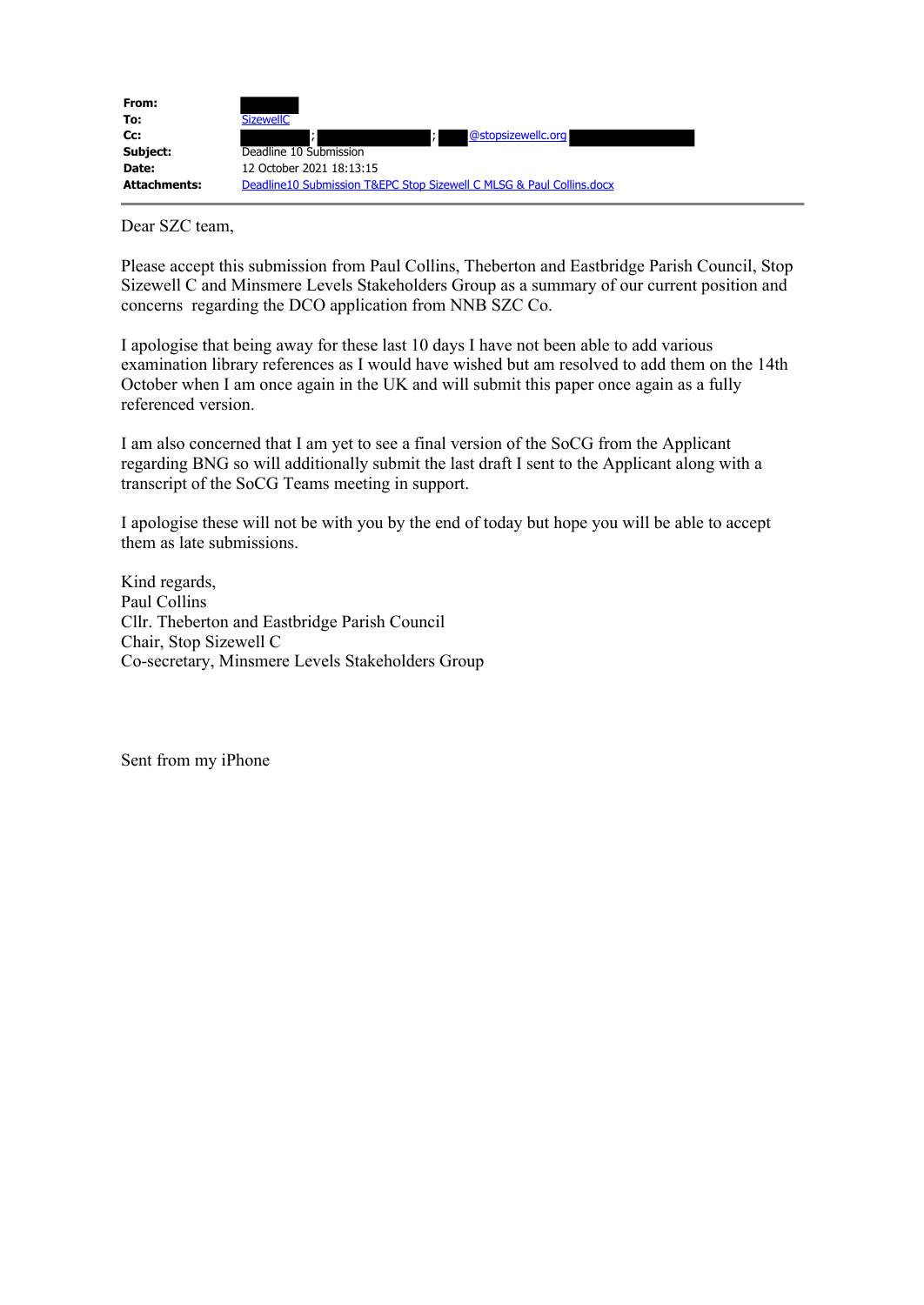# **Deadline10 - Final Summary of Objections of Theberton & Eastbridge Parish Council, Minsmere Levels Stakeholders Group, Stop Sizewell C and Paul Collins**

## **Summary of Concerns and Objections**

As a group of organisations and individuals, we are not, in principle, opposed to nuclear power. However we have been brought to oppose Sizewell C as a result of years of insufficient information, unsatisfactory community engagement, obfuscation and hidden agendas (such as with the route of the SLR, and the reasons for destroying Coronation Wood) from the Applicant, and multiple cumulative impacts on our community and environment.

Based on the evidence presented by the Applicant in writing, to Examiners' questions, through Statements of Common Ground and verbally through the Issue Specific Hearings, we remain deeply concerned that the development of the Sizewell C twin reactor project exceeds the ability of the local and Suffolk wide terrestrial and marine environment to assimilate the development project and operational platform.

At this time the plans put forward threaten the long-term safety, environmental and commercial integrity of the area, its surroundings and present a negative legacy for nearby communities and businesses once development work has been completed.

The Applicant has been unable to specify a stable and clearly defined envelope for either the development or the operational parameters/plans that are essential for such a large, potentially damaging and complex project. As a result, we believe that the current request for Development Consent Order approval should be refused.

# **Specifically**

## **Transport**

We continue to be concerned with the Early Years plans for use of the B1122 and the, so far, unclear impacts or otherwise of using the Sizewell Link Road (SLR) as a haul road to transfer somewhere in the region of 140,000 tonnes of backfill material from both the Two Villages Bypass and SLR to the Main Development Site (MDS).

There are questions about when this can start, given the requirement to bridge the East Suffolk Line, its practicality and impact management for the final half mile between the southern end of the SLR and MDS entrance, and how haul traffic will join the existing B1122.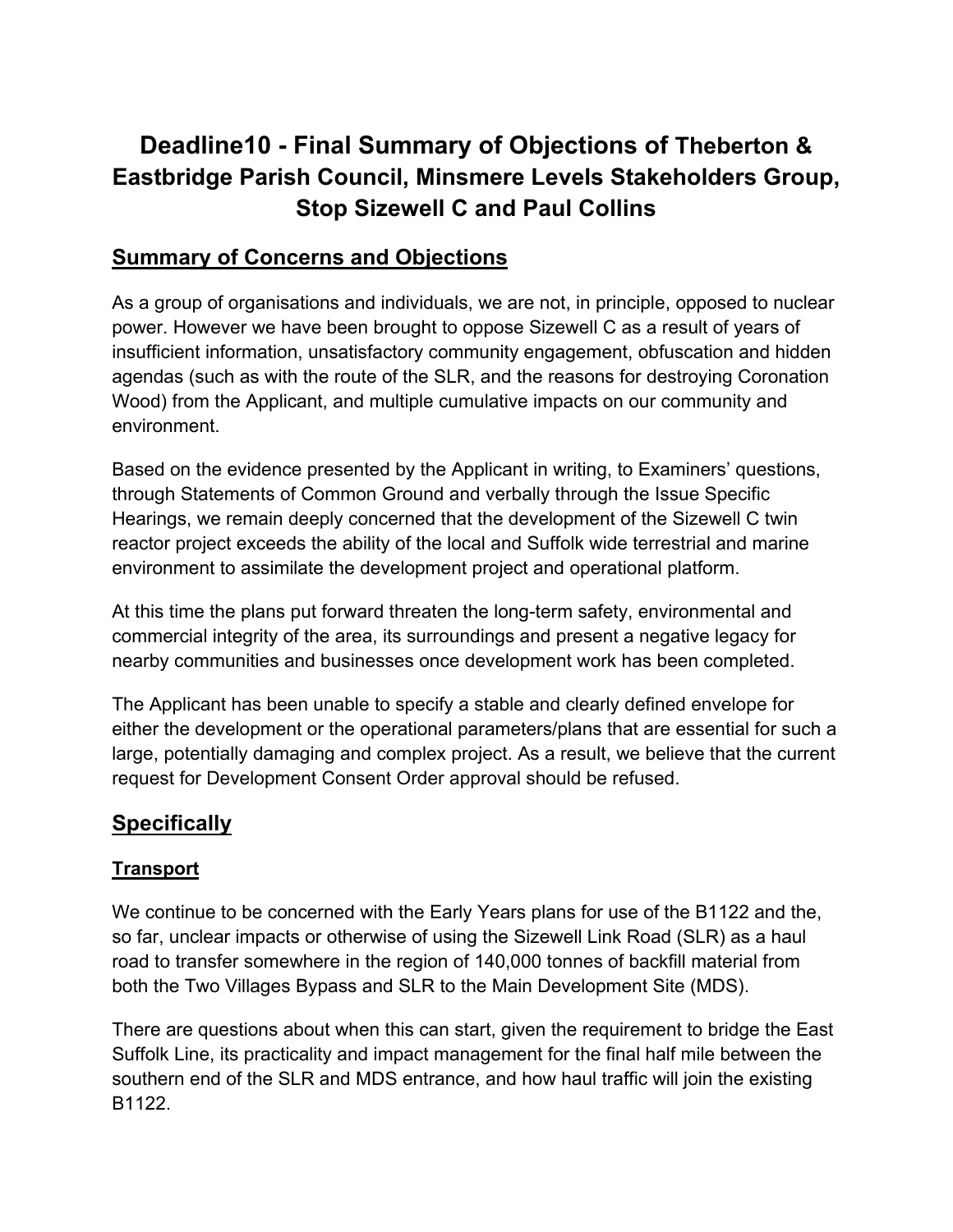We note the ExA's question on this in the latest request for information and are still concerned regarding potential impacts on the HDV limits agreed by EDF.

We continue to be concerned about the fact, based on the Hinkley Point C (HPC) experience, that for the first two years of site development the Applicant expects at least one Abnormal Indivisible Load per day to traverse the B1122 from the A12 to the MDS, and is not clear whether the development of the SLR will add to that total.

We are only too aware that HGV limits at HPC had to be increased and that the only impact was to EDF's finances as a monetary sanction was imposed but the impacted communities would have seen no real benefit from such a sanction. The same will be true for communities along the B1122.

### **Coastal Impacts**

In the initial DCO application, the Applicant attempted to keep any consideration of the design of coastal defences out of the examination on the basis that

- The Office for Nuclear Regulation (ONR) would have a final say on the defence of the reactor platform and design of the hard and soft coastal defence.
- The Coastal Processes Monitoring and Mitigation Plan (CPMMP) would manage any impacts from the design and implementation of the defences

On the basis that the ONR are not experts on the behaviour and specifics of East Anglian coastal change, impacts associated with climate change, storm surges and Sizewell Dunwich Bank changes, we are pleased that the ExA has ensured that these plans, that are key to impacts across the coast locally, have been brought before the Examination for scrutiny.

It is with significant concern that we have seen four changes to design of the HCDF, SCDF and BLF during such a short time and questions remain about the precise location, relative to the natural coastal embayment across Sizewell, and depth of the HCDF toe, especially at the southern end close to the interface with the existing Sizewell B defences.

So far the impact of the final shutdown of SZB on the shoreline across SZA, SZB, SZC and the CPMMP does not seem to have been considered in modelling for the SCDF which is the only protection afforded the HCDF.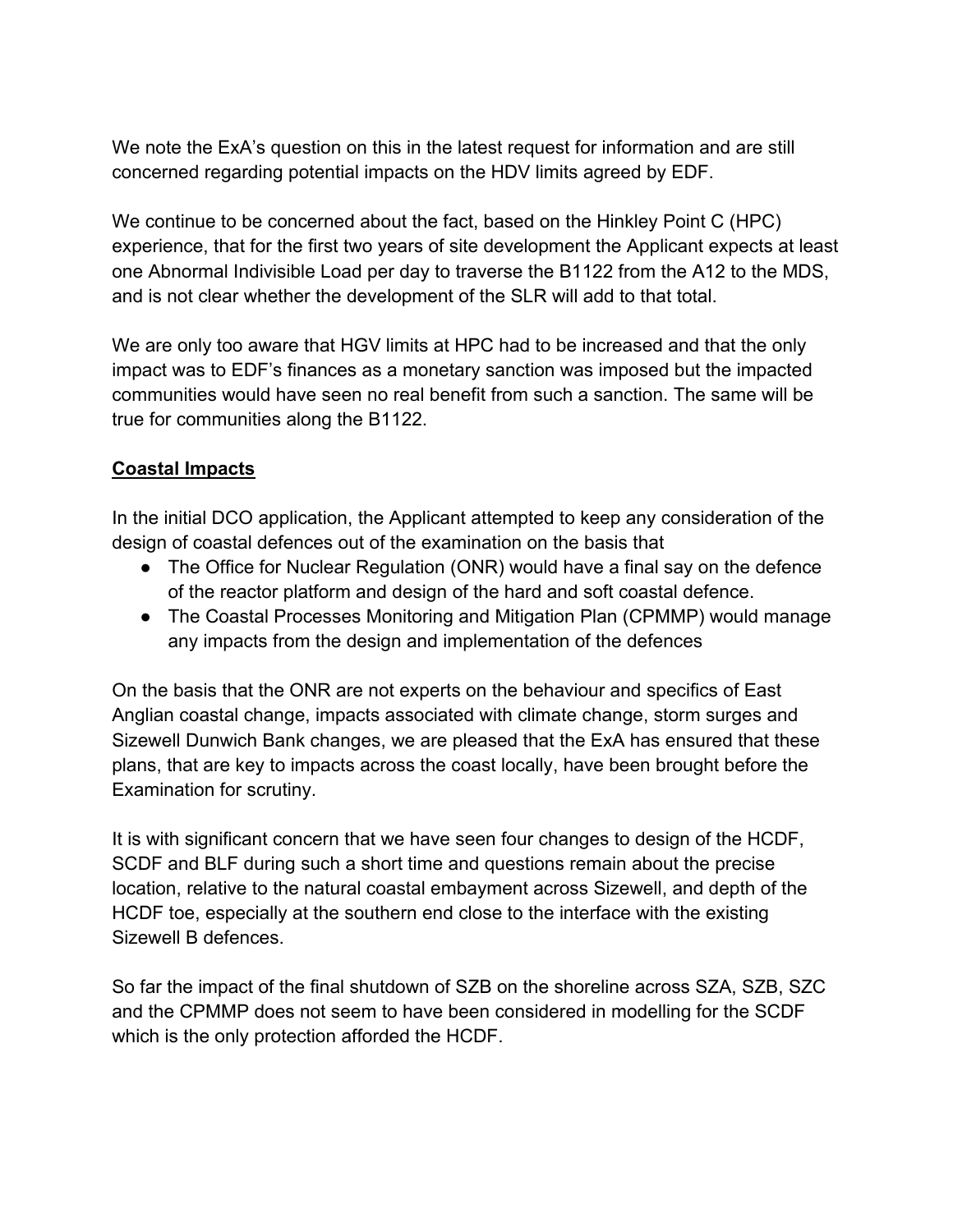Further questions and differences regarding geomorphology and impacts on the coast remain with Mr Nick Scarr and Mr Bill Parker where the Applicant and Cefas seem to be questioning years of established geomorphological understanding of the East Anglian coast and of their own observational reports.

We are aware of the submissions, from both of these IPs, that will be submitted at Deadline10 and endorse their views.

We are also aware of the SoCG that will be submitted between the Applicant and Mr Nick Scarr and endorse his views of lack of progress with the Applicant.

#### **Environmental Impact**

We have considerable concern regarding the negative impact on the AONB, Heritage Coast and designated sites at Minsmere, Sizewell and Dunwich both during development and operation.

We are aware of the submissions of Paul Collins regarding Biodiversity Net Gain (BNG) and his SoCG discussions with the Applicant supported by Dominic Woodfield of Bioscan and Tom Langton.

The damage that will be inflicted on this highly interconnected and environmentally sensitive area is not just regrettable but is beyond acceptable given the recognition that we are not only in a climate crisis but also a Biodiversity crisis, something that is recognised in the upcoming Environment Bill.

The Applicant's claims of 19% Biodiversity Net Gain are indefensible and do not account for massive losses of biodiversity during the development phase of the MDS and all the Associated Development sites including Park & Rides and the Freight Management facility.

We understand that the assessment of the Applicant's BNG metric 2 calculations submitted by Mr Collins, when compared with BNG metric 3 calculations, are shown to be comparable, thus reinforcing that submission. Further submissions by Mr Woodfield of Bioscan at Deadline10 reinforce the view that the Applicant's claims are erroneous and constitute exaggeration and by proclaiming them publicly an attempt at greenwash. We fully support Mr Woodfield's submission and Mr Collins' previous submissions on this subject.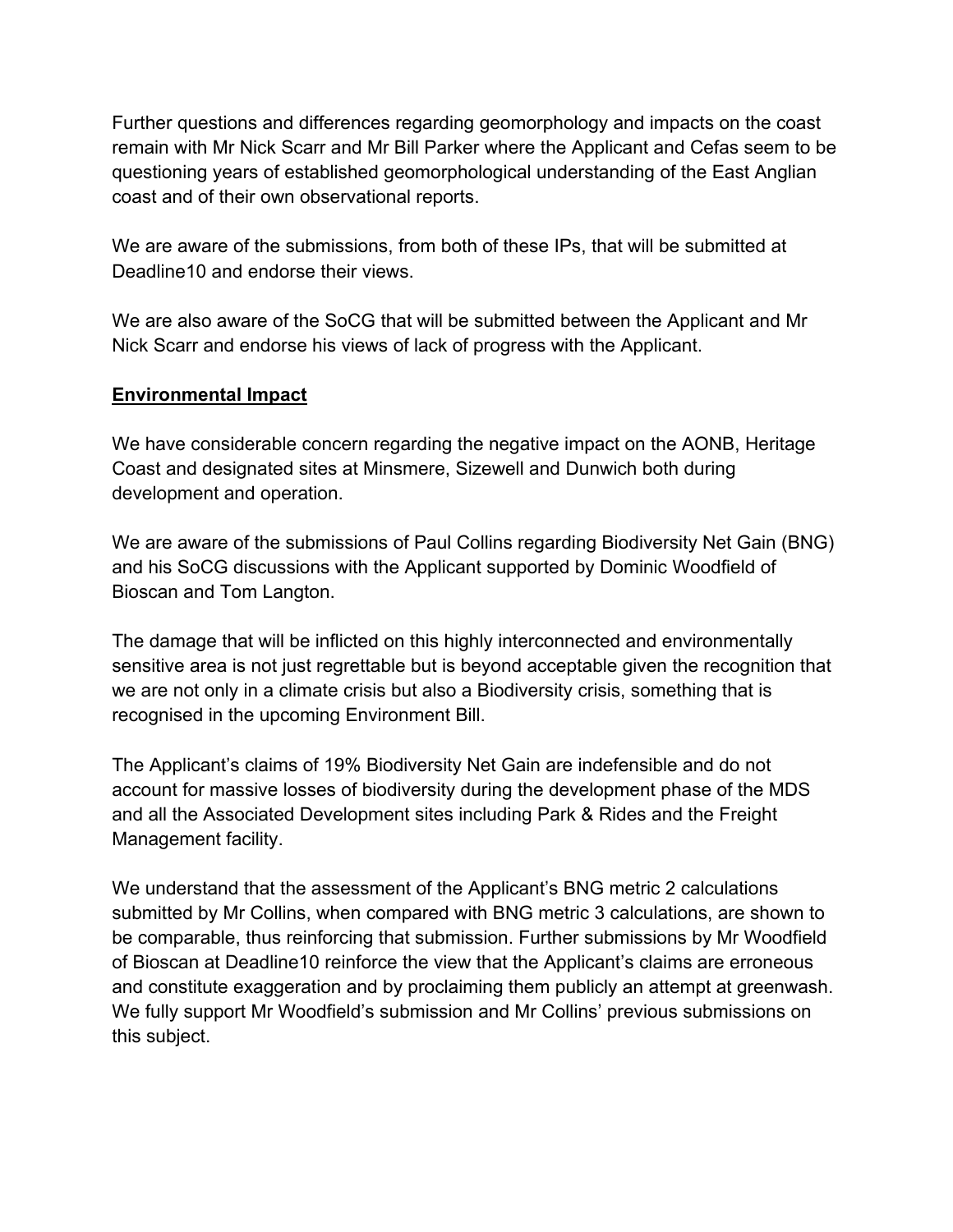The Applicant's statements in hearings that "they don't recognise" their own BNG assessments is a result of a reliance on actions through the LEMP negating poor BNG assessments in their calculations.

It is now apparent from metric 3 calculations that as far as the MDS is concerned, the assessment of 25% loss in Biodiversity is probably a significant under estimate with the true loss being closer to 40%.

The Applicant in relying upon above average performance for habitat creation and improvement against the LEMP plans is unrealistic as an overall strategy. There is an equal likelihood of failure of achieving LEMP objectives in both areas where BNG assessments are negative, due to the difficulty of establishing or improving habitats, as well as with less challenging habitats.

Whilst it is not required for the Applicant to have submitted a BNG assessment for an NSIP, it is also true that where any designated site is being developed upon (Sizewell Marsh SSSI), NE guidance says that BNG should not be claimed as such sites cannot be assessed via metric 2 or metric 3.

However, as a BNG assessment has been made and claimed we feel that there should be a modicum of agreement between what the EIA and BNG assessments and what the LEMP seeks to achieve.

Such a balance is achieved when considering the compensation efforts for Fen Meadow and M22 habitats with an NE-imposed 9 fold multiplier and fail safe compensation package should the required quota not be achieved.

The fact that much of the development site is not assessed with such rigour does not mean that such insecurities of success are not present there as well.

#### **Community Impacts**

From the viewpoint of Theberton and Eastbridge Parish Council, we are pleased that our concerns over the closure of all of the north/south connections lanes south of the existing B1122 have been acknowledged and that Pretty Road from Theberton to Saxmundham has been left open with a connecting bridge across the SLR but remain concerned that this is the only direct connection that will be left open.

There remain several issues for which remedies have not been identified: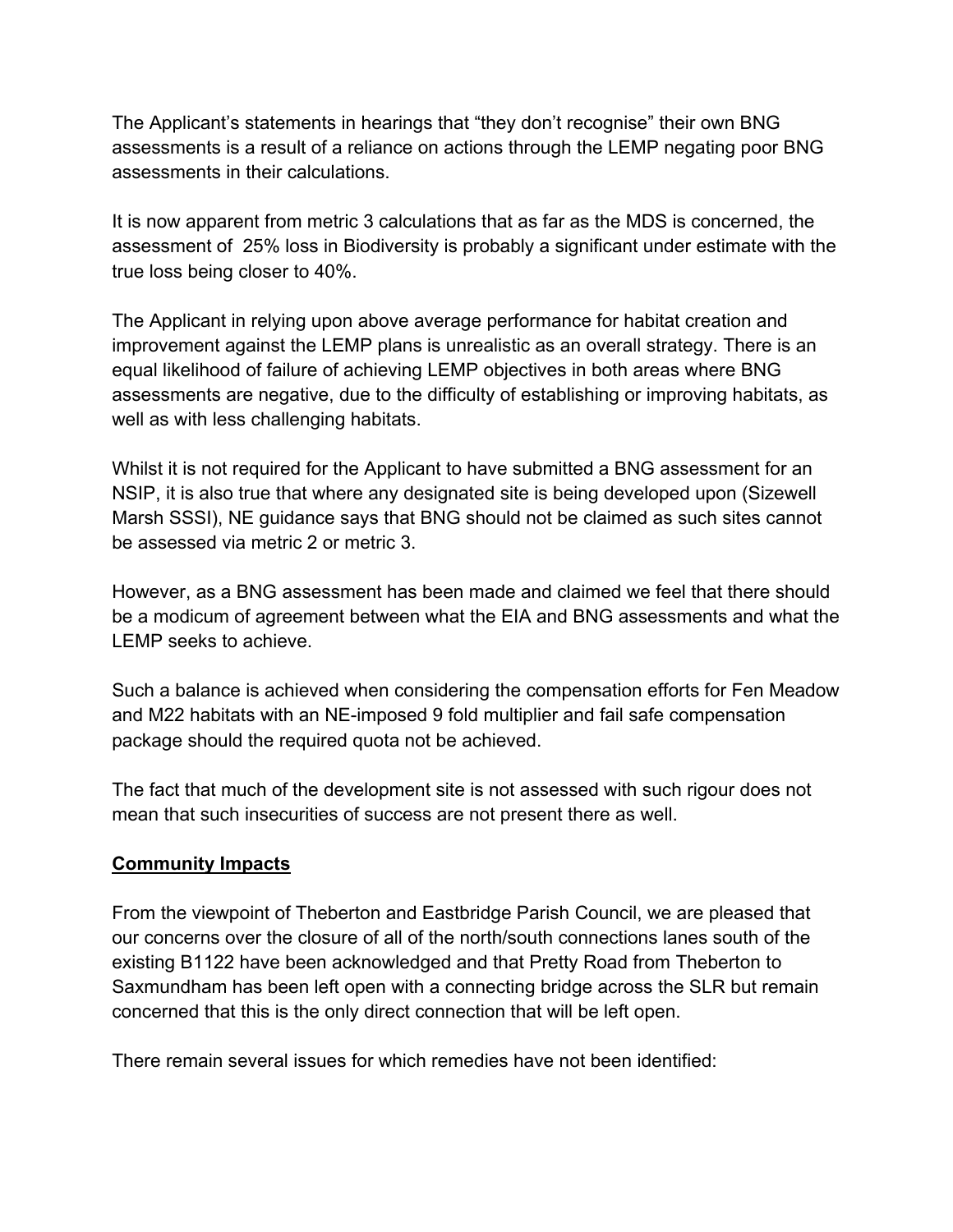- B1122 mitigation through Theberton for the Early Years has still not been finalised in terms of a pedestrian crossing and whether a 20mph speed limit can be introduced from the proposed village gateway entry signs on the B1122.
- We have still not seen any improvement in the Property Price Support Scheme to bring it in line with the sort of scheme operating at Hinkley Point. There are further concerns that the scheme was removed from the Deed of Obligation at an early stage with East Suffolk Council's consent but without any consultation with the villages likely to be affected. Cllr. Graham Bickers is pursuing this issue separately and with our full support.
- There remain concerns on Noise and Pollution impacts in the Early Years as Theberton village residents will experience significantly increased traffic flow on the B1222 and contributions from SLR construction and unspecified haul road traffic on the developing SLR. These are assessed but not in combination.
- Noise and dust impacts in Eastbridge, as well as rat running through Minsmere, on what are single track roads without any speed limit, continue be minimised by the Applicant as issues that will not be due to their own workforce even when the causation will probably be due to increased traffic due to the Applicant's development.
- Given the experience with light pollution at HPC, we are clear in our understanding that the night skies in Eastbridge and the Minsmere valley will be severely compromised by the development for 10 to 12 years and are also concerned for the effects on wildlife in the area, quite apart from the environmental issues raised earlier in the summary, as this is not captured in either BNG metric 2 or metric 3 assessments.
- We remain appalled that the Applicant has determinedly resisted all your strong recommendations to provide visualisations of the construction phase. Local communities have a right to know what is coming, and it seems clear that the Applicant's refusal to comply is directly related to a fear of stoking opposition, as opposed to being a considerate neighbour.
- We remain unconvinced with accommodation plans for the workers campus and caravan site, given the significant expansion of maximum workforce revealed after the size of these two sites had been fixed. We are already getting feedback about significant increases in rental values in Leiston, a problem that will only increase should SZC be approved. We are also unconvinced that East Suffolk Council's contentedness with the existing arrangements supplemented by various funds to increase bed space availability by increasing the number of Houses of Multiple Occupancy and other such efforts as spare room letting. We do not believe these mitigation's will be successful, despite the Applicant's confidence in comparisons with HPC and Bridgewater when Bridgewater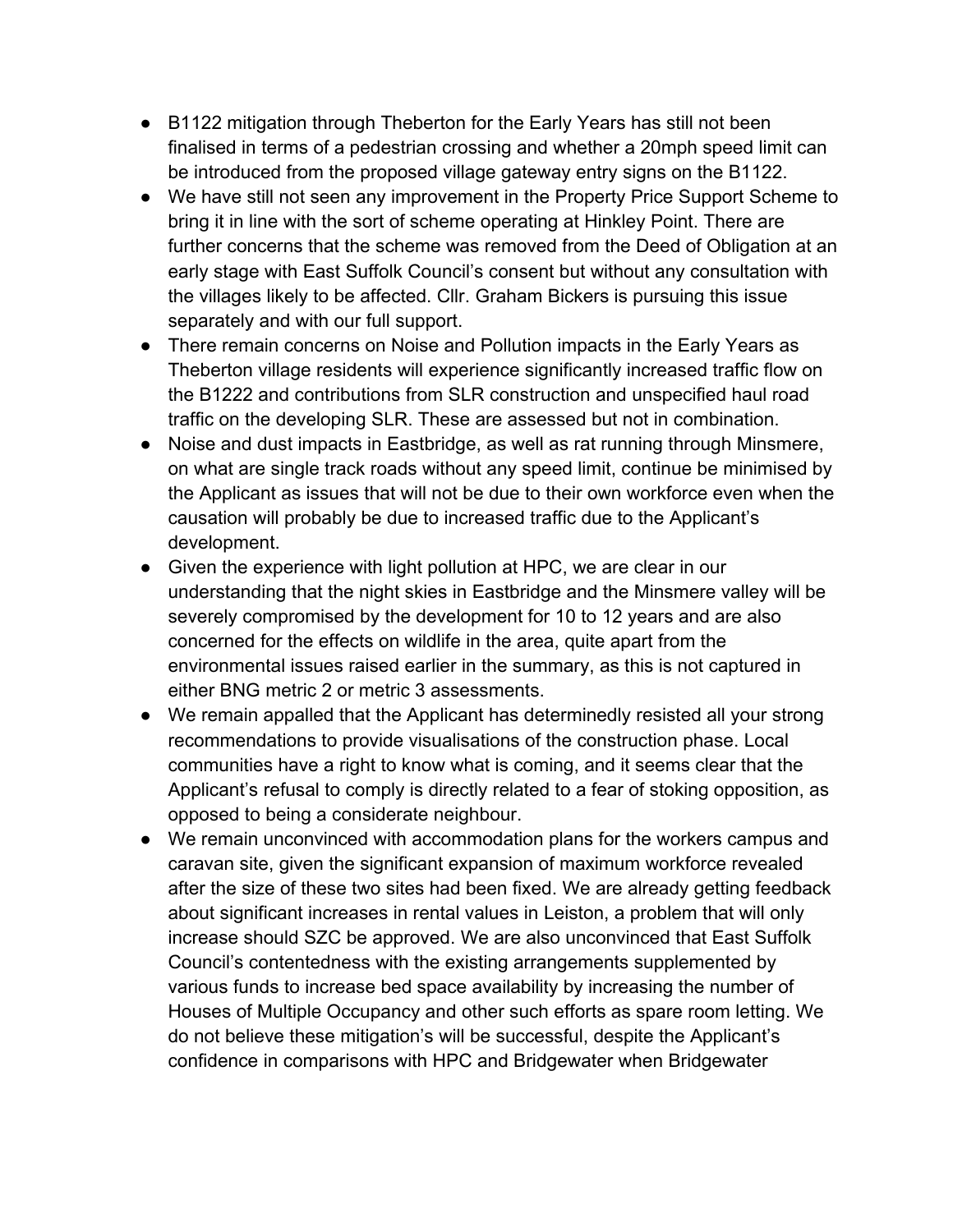population is approximately nine times that in Leiston and thus has much greater capacity to absorb large influxes of temporary workers.

#### **Water Requirements**

It is astonishing that this issue is unresolved considering that East Anglia and Suffolk in particular is well known for being a significantly water stressed county. Indeed, as the operator of SZB, EDF and the Applicant must have been fully aware of the potential issues in supplying potable water at the volumes required for both development and operation.

This is particularly frustrating since IPs and consultees have been asking questions about water supply throughout the past 10 years, and have been receiving "don't worry" reassurances but with no specific plans.

Now that the issue has come home to roost, it seems that apart from a very late application for a desalination plant for development, all that is offered for operation is a dogged insistence that Northumbrian Water (NW) will have to ensure provision for commissioning and operation in 10-12 years time, despite the fact that the means are unidentified.

We fail to understand how the project could be allowed to proceed given that the source, cost, sustainability and environmental and community impacts of securing such a water supply are all unknown. Will we, as residents, be forced to accept a detrimental proposal, at any price, because "water must be found"?

It is equally galling that the entire issue of potable water provision, including potentially providing additional water main connection with associated pumping facilities purely for SZC, is not part of the DCO application and examination.

The Applicant seems to think that provision by NW is a right and that all costs for such provision will have to be rolled into the overall cost base for NW and, in part, passed on to its consumers.

This is an issue that should have been resolved during pre-application consultations and fully elaborated within the DCO application.

Unfortunately this is a recurring theme within this project whether it be coastal defence or various strands of transport plans.